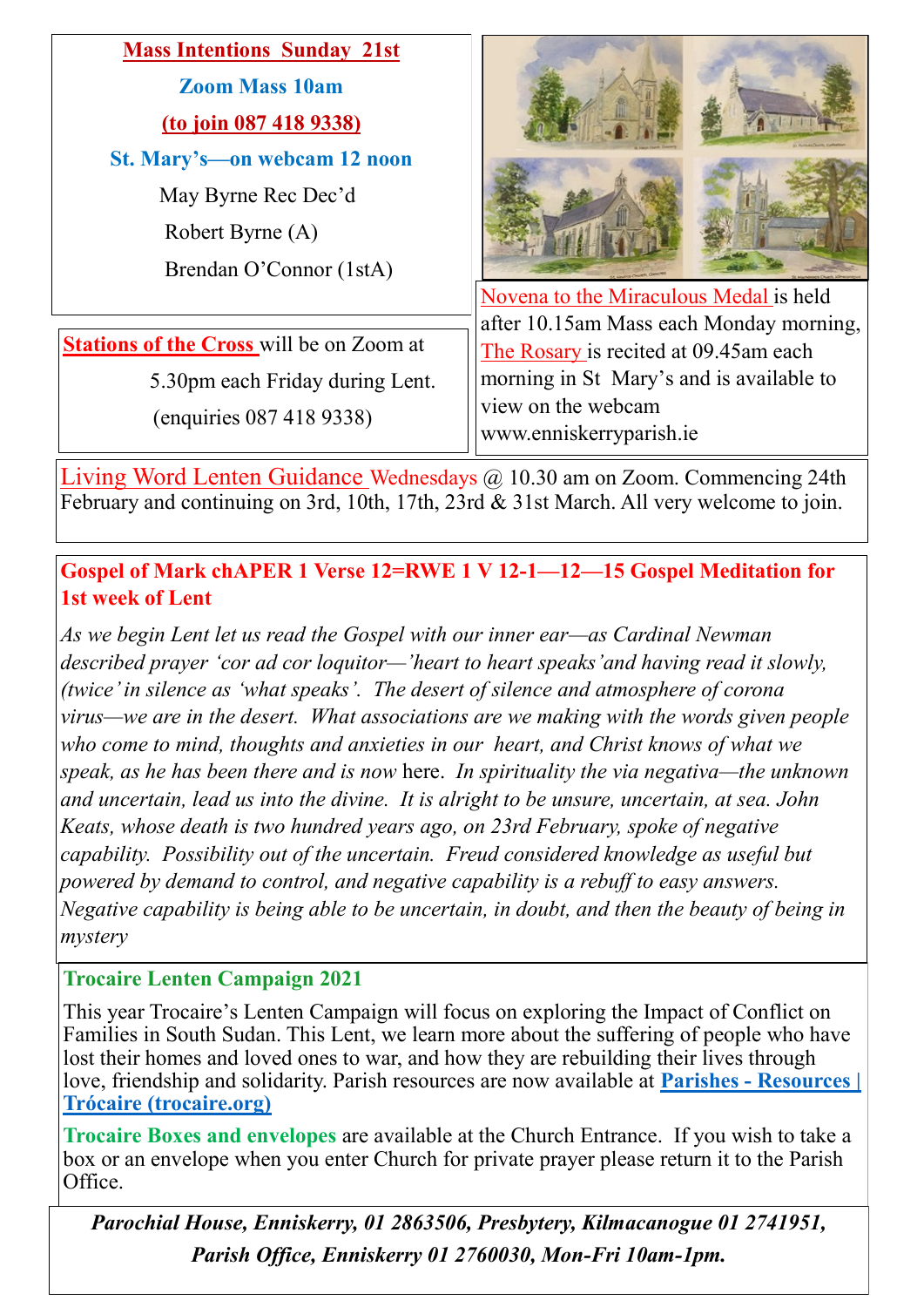## **Lenten Meditation**

Our journey of Lent has begun. Let us make this journey together. Resources have been uploaded and will be posted throughout the season on our website: [https://](https://enniskerryparish.ie/ash-wednesday-and-lent-2021/) [enniskerryparish.ie/ash](https://enniskerryparish.ie/ash-wednesday-and-lent-2021/)-wednesday-and-lent-2021/

This year is going to be a different Lent. We encourage you to tune in to the Parish webcam and Zoom Masses and to join together to participate in our Community Lenten Programs of your choice -find one that works for you and make that part of your spiritual journey.

We invite you to promote this in your family and community along with our other Lenten initiatives so that, together, we can appropriately celebrate Lent 2021.

We all remember very vividly the image of Pope Francis in St. Peters at the Ubi et Orbi blessing on the World at the end of March last year. It was a rain swept St. Peters and he used the words from the Prophet Joel that were in the First Reading on Ash Wednesday - Return to me with all your heart-

We are all returning to the Lord during the 40 days and 40 nights of Lent.

Our Churches are open for private prayer and private devotion. There is nothing to stop you calling into the church when you wish ( see website for opening times) and offer a prayer. Do that during different days of Lent- a five minute visit. We don't need to say many words when we go to visit the Lord, just sit in his presence.

"God will remember me because I visited him every day and I look on him and he looks on me. "(anon)

God's blessing on all of us for these forty days as we make our way to the joy of Easter, answering the call to come back to God with all our hearts.

**Covid advice continues**- sanitise, social distance wear masks. We are prolife which means all lives are to be protected. To protect each other please ensure you sanitise your hands as you enter and leave as Covid 19 can remain on pews and shrines for a long period and daytime sanitizing of pews is not possible. Singing is not possible as aerosol transmission has a wider reach than conversation. This includes gatherings. Please sanitise the pew you have prayed in as you leave. Cleanser in Porch. Thank you.

### **Contributions**

We thank all who continue to contribute and keep parish finance healthy

You can contribute by using DONATE button on website or by dropping envelopes into the Parish Office during Office Hours.